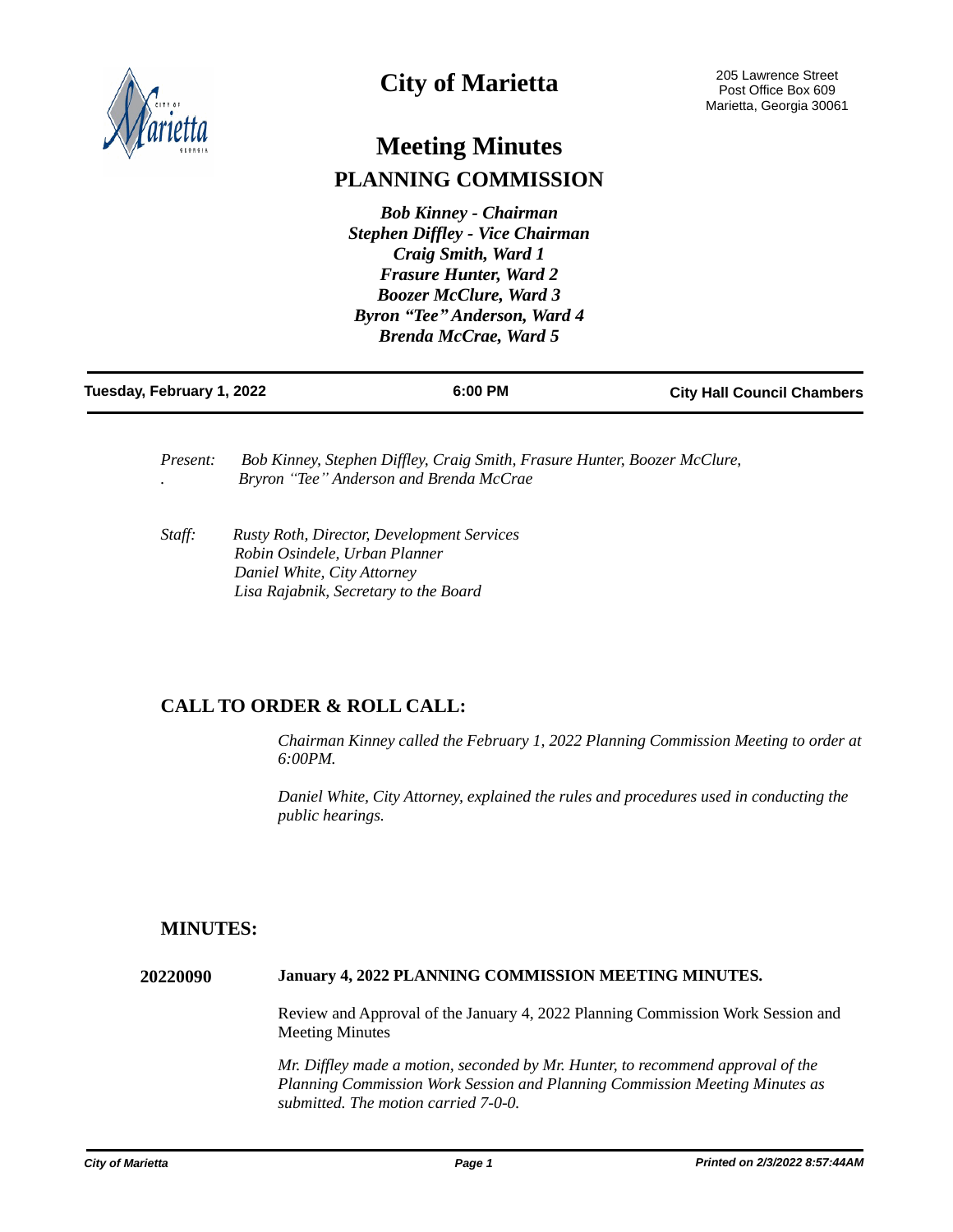**Absent:** 0

**Vote For:** 7

## **REZONINGS:**

### **20211079 Z2022-06 [REZONING] NORTH RIVER CHURCH OF CHRIST, INC.**

**Z2022-06 [REZONING] NORTH RIVER CHURCH OF CHRIST, INC.** is requesting the rezoning of 0.58 acres located in Land Lot 1163, District 16, a portion of Parcel 0020 of the 2nd Section, Cobb County, Georgia, and being known as a portion of 320 Austin Avenue from OI (Office Institutional) to R-4 (Single Family Residential - 4 units/acre). Ward 1A.

*A public hearing was held. There was no opposition.*

*Mr. Gray McWhirter, representing North River Church of Christ, Inc., offered that a revised plan had been submitted to the original application to address queries brought forward by the board at the January 4, 2022 Planning Commission meeting.* 

*Chairman Kinney affirmed that the revised submitted plan had addressed the previous months concerns and all board members agreed.* 

*The public hearing was closed.* 

*Mr. Diffley made a motion, seconded by Mr. Anderson, to recommend approval as written. The motion carried 7-0-0.* 

#### **Recommended for Approval**

**Absent:** 0

**Vote For:** 7

#### **20211702 Z2022-05 [REZONING] TRATON, LLC (JAMES & GLORIA ADAMS)**

**Z2022-05 [REZONING] TRATON, LLC (JAMES & GLORIA ADAMS)** are requesting the rezoning of 10.19 acres located in Land Lot 931, District 16, Parcel 0010 of the 2nd Section, Cobb County, Georgia, and being known as 1326 Old Bells Ferry Road from R-20 (Single Family Residential - County) to MXD (Mixed Use Development - City). Ward 4B.

*There was no representation present for the request.*

*Chairman Kinney made a motion, seconded by Mr. Diffley, to recommend Tabling the request for Rezoning. The motion carried 7-0-0.*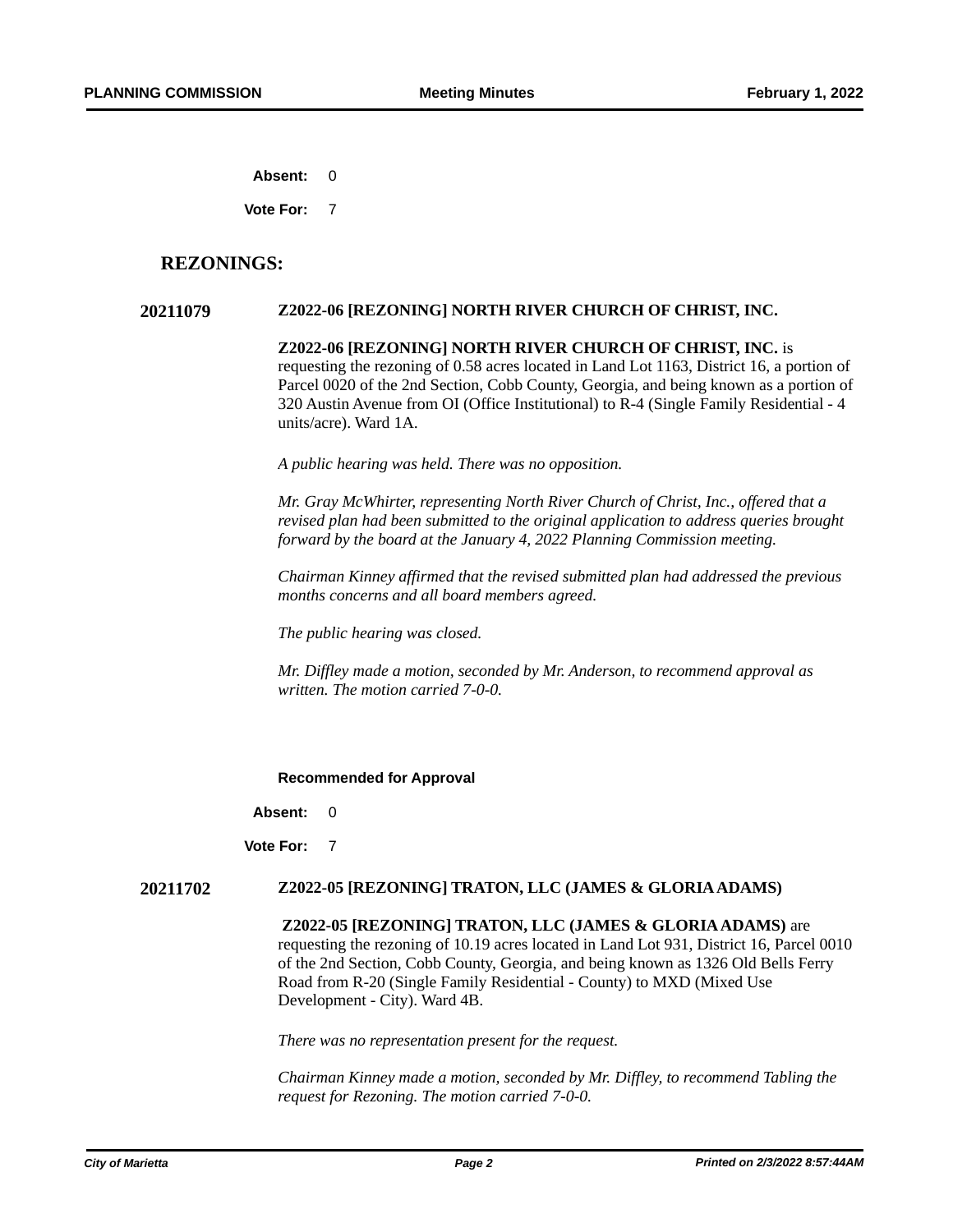#### **Tabled**

Absent: 0

**Vote For:** 7

### **20211073 A2022-02 [ANNEXATION] TRATON LLC. (JAMES & GLORIA ADAMS)**

**A2022-02 [ANNEXATION] TRATON LLC. (JAMES & GLORIA ADAMS)** is requesting the annexation of property located in Land Lot 931, District 16, Parcel 0010 of the 2nd Section, Cobb County, Georgia and being known as 1326 Old Bells Ferry Road, and any associated right of way, consisting of approximately 10.19 acres. Ward 4B.

*There was no representation present for the request.*

*Chairman Kinney made a motion, seconded by Mr. Diffley, to recommend Tabling the request for Annexation. The motion carried 7-0-0.* 

#### **Tabled**

**Absent:** 0

**Vote For:** 7

## **20211074 CA2022-02 [CODE AMENDMENT] TRATON, LLC. (JAMES & GLORIA ADAMS).**

**CA2022-02 [CODE AMENDMENT] TRATON, LLC. (JAMES & GLORIA ADAMS).** In conjunction with the requested annexation of property located in Land Lot 9310, District 16, Parcel 0010 of the 2nd Section, Cobb County, Georgia and being known as 1326 Old Bells Ferry Road, the City of Marietta proposes to designate the Future Land Use of said property as MDR (Medium Density Residential). Ward 4B.

*Chairman Kinney made a motion, seconded by Mr. Diffley, to recommend Tabling. The motion carried 7-0-0.* 

#### **Tabled**

**Absent:** 0

**Vote For:** 7

# **OTHER BUSINESS:**